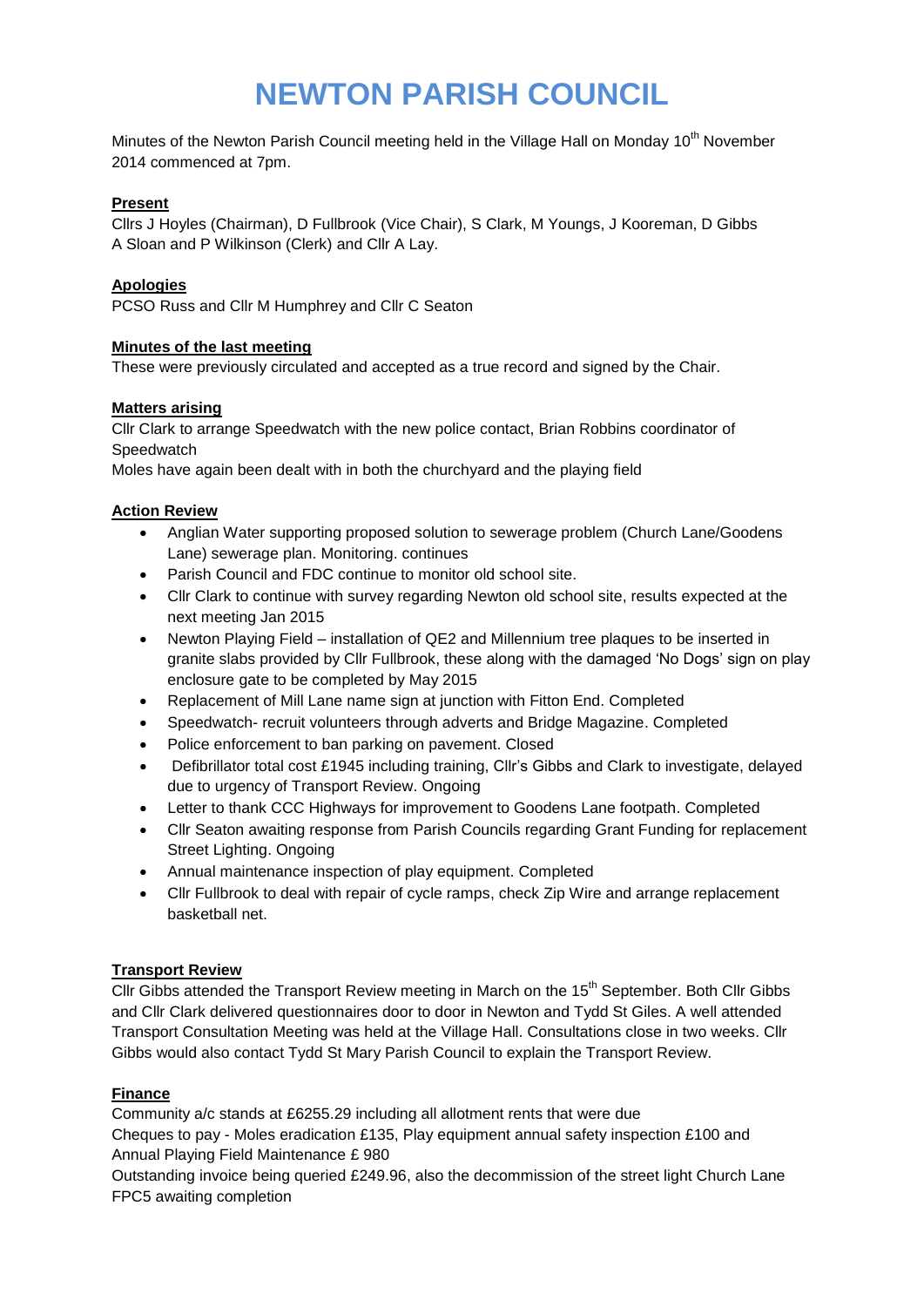#### Business Saver a/c £1691.42

Copies of forecast expenditure for the present year were circulated and discussed, a decision on the Precept for next year April 2015/March 2016 will be finalised at the January meeting. New Draft Financial regulations from CAPALC to be reviewed by Cllr Gibbs and the clerk, for discussion at the January meeting.

#### **Highways**

Cllr Fullbrook delivered his presentation on 24<sup>th</sup> October to CCC (Cambridgeshire County Council) for the Highway bid regarding speed restrictions on the High Road, the outcome is expected in January Work approved for patch and surface Goredyke Bank. Completed. Brewers Lane patching work to be completed and Roman Bank ready for dressing along with Catlings Lane. Cllr Clark queried missing white line markings at the junction of Fitton End and Roman Bank Pot holes repairs in Mill Lane to be investigated by Neil Band Drainage gullies outside the church to be repaired, repair also required for gullies outside 239 and 217 High Road and on the Goodens Lane/Colvile Road corner

Verge markers to be installed in Chapel Lane at Rectory Road end.

#### **Allotments**

Nothing to report

# **Planning**

Courtyard style dwellings 4x2 East of Roshamera 326 High Road Withdrawn

#### **Village Hall**

Successful Clairvoyant Evening and Garage Sale had taken place. VHMC (Village Hall Management Committee) AGM to be held on December  $4<sup>th</sup>$ , along with a Children's Party on Dec  $6<sup>th</sup>$ . It is also intended to hold a Christmas Celebration on Dec 18<sup>th</sup> with refreshments and Carols. A Christmas tree to be erected at the beginning of December outside the Village Hall.

#### **Playing Field**

Dyke cleared of some vegetation, Cllr Kooreman or Raymond Kublik to provide trailer to remove debris

# **Police Report**

Burglary High Road entry gained through smashed window Church Lane Rear window smashed vehicle keys stolen along with the vehicle SPEEDWATCH - Specials Sergeant to arrange to undertake enforcement speed checks in Newton. Once completed details of any tickets issued and speeds recorded will be sent to the Parish Council.

The next North Rural Forum will take place on the New Horizon Outreach Vehicle on Thursday 11<sup>th</sup> March 2015 in Tydd St Giles, located at the village hall from 12.00 hours until 17.00 hours with the meeting taking place on the bus at 17.00 hours

**Correspondence** – emailed sent to Cllr's prior to meeting Local Council Advisory Service (LCPAS) company not nationally recognised. Rural Vulnerability Service Rural Transport (Sept) Rural Services Network News CAPALC e-Bulletin Preferred Bidder to Improve Older People's Healthcare and Adult Community Services Information and Advice Survey Mental Wellbeing Rural Housing Spotlight News Acre News Parish & Town Council Briefing Note